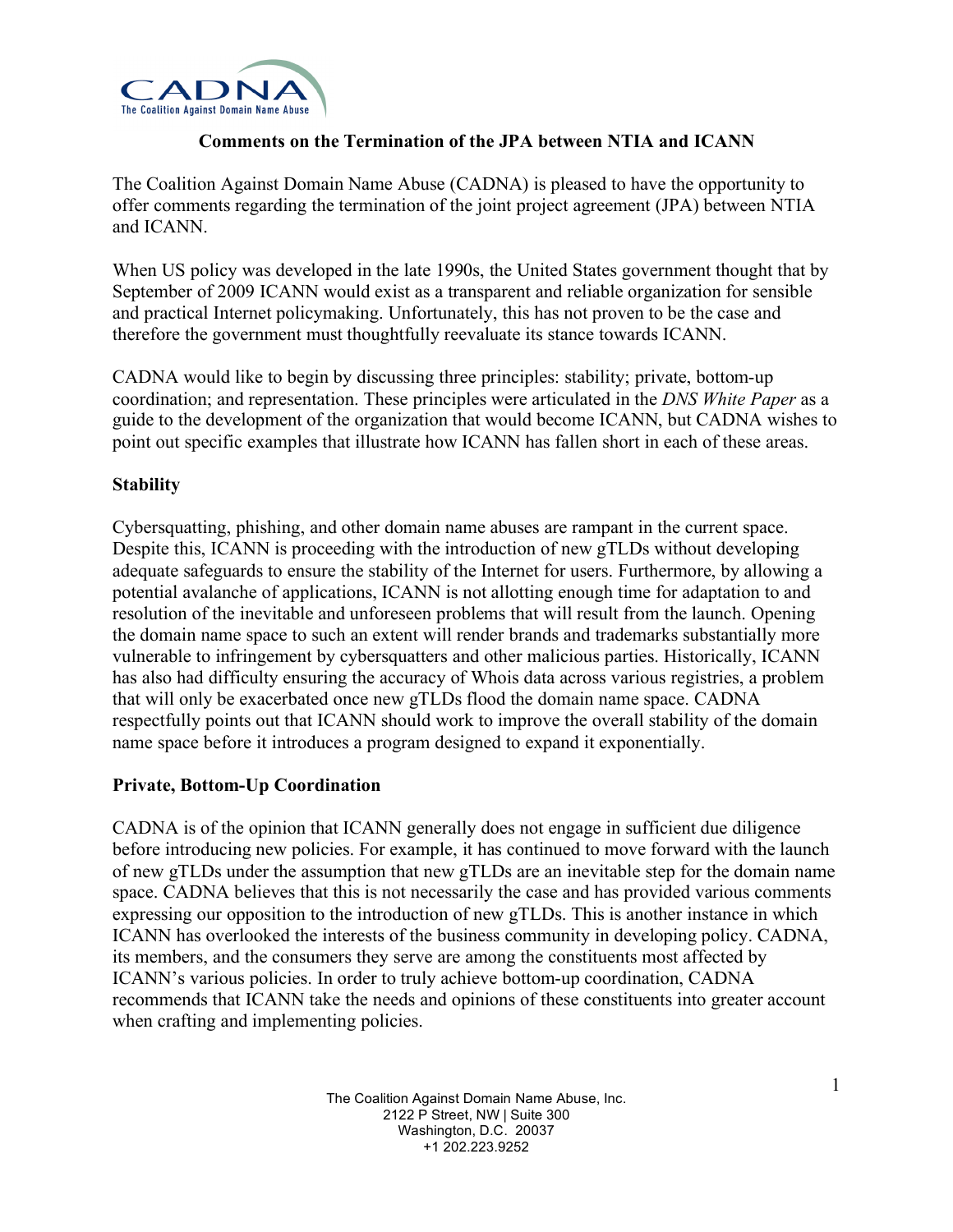

## **Representation**

When ICANN restructured the Generic Names Supporting Organization (GNSO), it left that significant policy making entity stacked in favor of two constituencies: domain registrars and registries. The two constituencies, along with a member of the nominating committee, control 50 percent of the vote on policy issues. All other constituents, including commercial and noncommercial stakeholders who represent ISPs, and the general business and intellectual property communities, make up the other 50 percent. The problem with this bicameral system is that the interests of registrars and registries often coincide, while the other half of the voting block represents a variety of interests and needs. This structure grants an unfair portion of representation to registrars and registries at the expense of almost all other constituents.

Given that ICANN has struggled to comply with these central guiding principles set forth in the *DNS White Paper*, CADNA contends that termination of the JPA with NTIA should be delayed until ICANN demonstrates its ability to operate in accordance with these principles.

CADNA would also like to take this opportunity to comment on ICANN's Affirmation of Responsibilities, as outlined in Board Resolution 06.71. Some of the responsibilities enumerated in that resolution coincide with the guiding principles, including security and stability, TLD management and the multi-stakeholder model. As such, CADNA will refrain from reiterating its stance on how ICANN has fared in successfully upholding those responsibilities. However, CADNA wishes to express its opinion on the remaining responsibilities, namely transparency, accountability and the role of governments in ICANN governance.

## **Transparency**

While CADNA appreciates the chance to issue comments on this and other ICANN initiatives and policies, the Coalition wishes to point out that ICANN consistently waits until after policies are proposed to pursue the due diligence of public comments. There is little to no transparency during the development and proposal of policies. CADNA urges ICANN to make these processes more accessible to the general public. Greater transparency will help resolve certain problems in areas such as equitable representation within the multi-stakeholder model.

## **Accountability**

In a similar vein, CADNA also recognizes that ICANN needs a greater degree of accountability. At present, ICANN is not accountable to any supervising body or to its stakeholders. Once the JPA is terminated, ICANN will not even have the light oversight of NTIA to govern its actions. A complete lack of accountability is dangerous for any organization but especially for an organization that regulates a global resource. CADNA is extremely concerned about what could result from the existence of an entirely unaccountable ICANN.